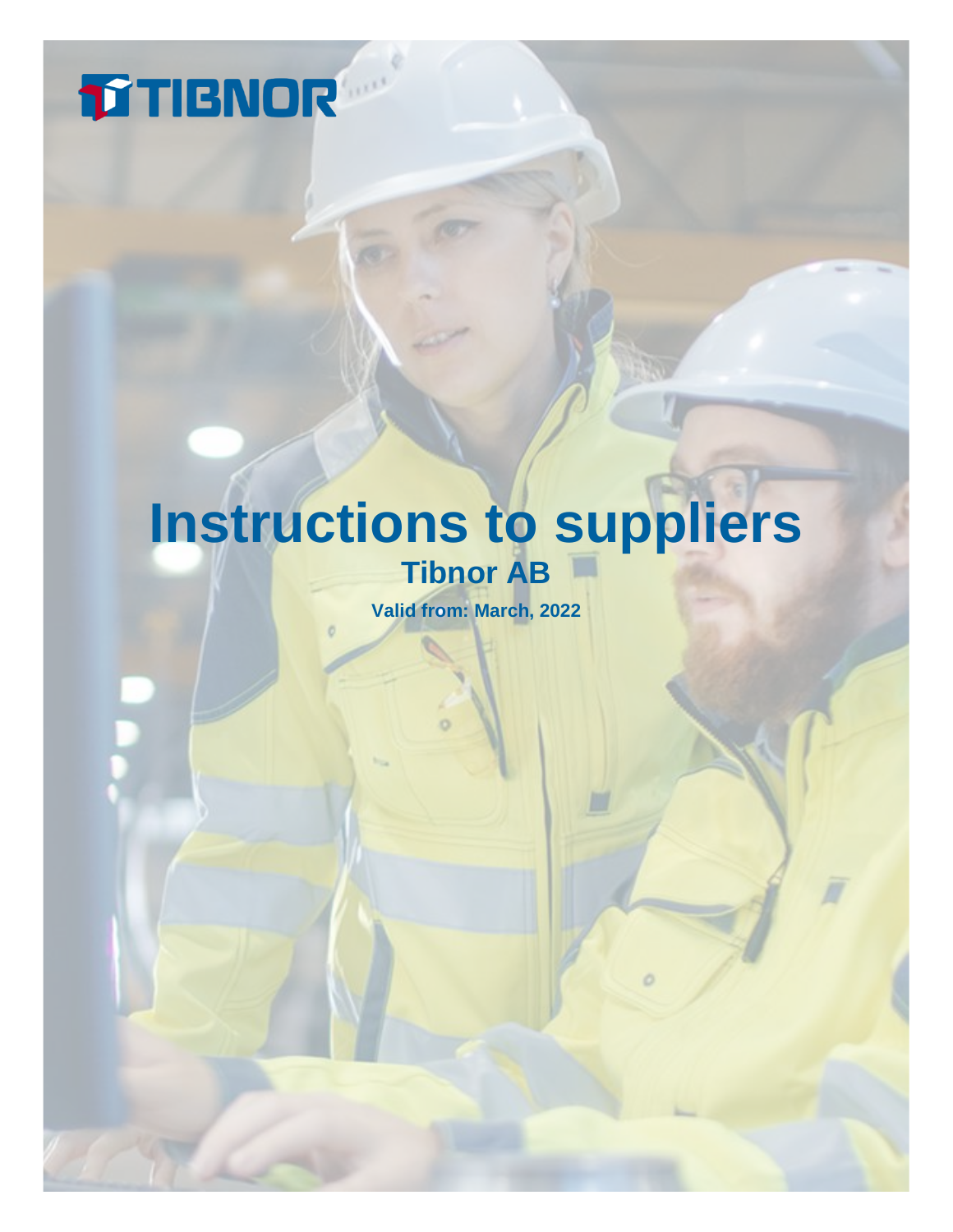

#### **Table of contents**

| 1.             |                                                                       |  |
|----------------|-----------------------------------------------------------------------|--|
| 2.             |                                                                       |  |
| 3.             |                                                                       |  |
| 4.             |                                                                       |  |
| 5.             |                                                                       |  |
| 6.             |                                                                       |  |
| 7.             |                                                                       |  |
| 8.             |                                                                       |  |
| 9 <sub>1</sub> |                                                                       |  |
| 10.            |                                                                       |  |
| 11.            |                                                                       |  |
|                | APPENDIX 1 - ADDRESSES FOR ORDER ACKNOWLEDGEMENTS AND, IF APPLICABLE, |  |
|                |                                                                       |  |
| Α.<br>Β.       |                                                                       |  |
|                |                                                                       |  |
| Α.<br>В.       |                                                                       |  |

If you have any questions about these instructions, please get in touch with your contact at Tibnor.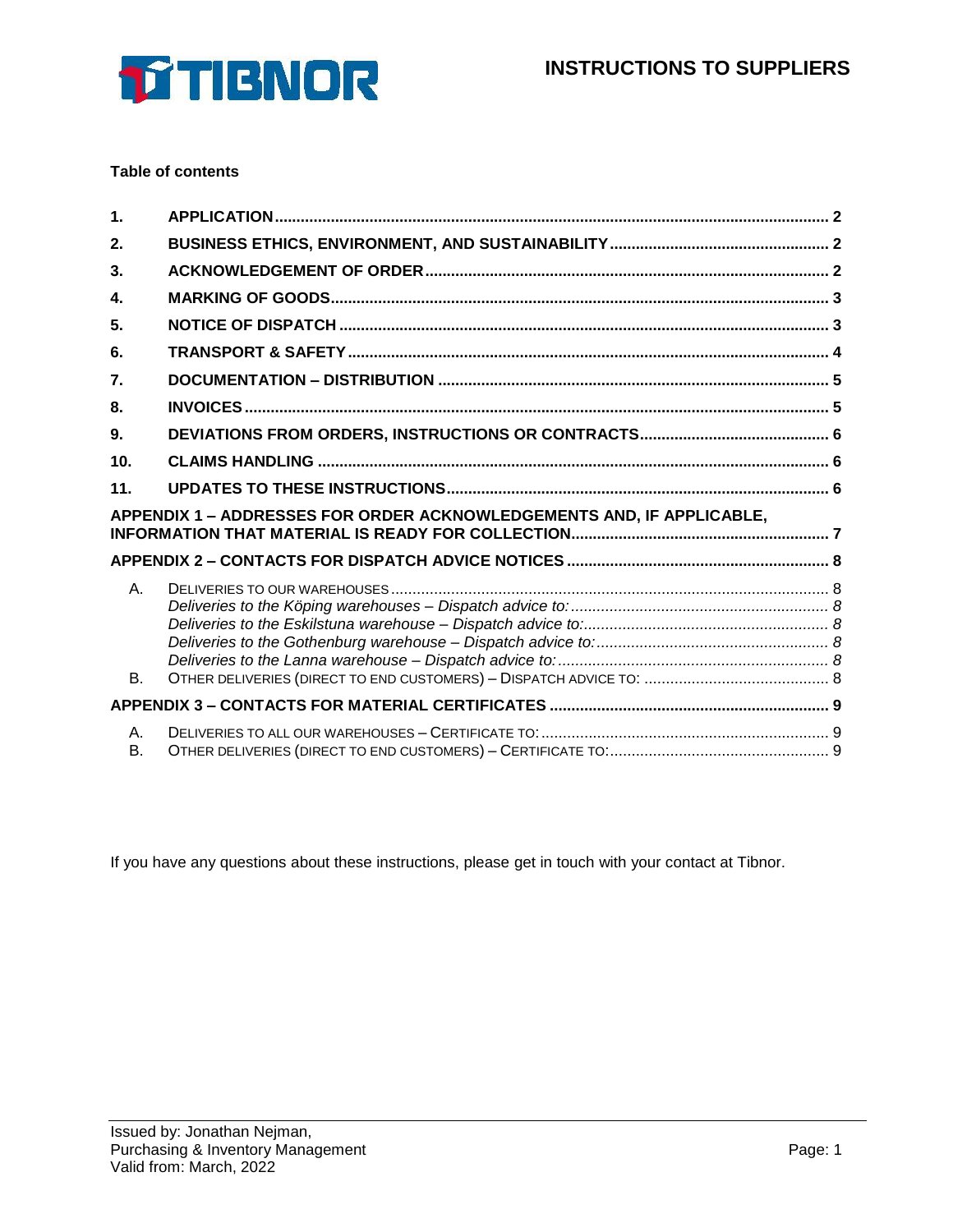

# <span id="page-2-0"></span>**1. Application**

In order for Tibnor to plan arrival, receiving and inspection of incoming goods, all suppliers should follow these instructions. For sheets and heavy plates, see Appendices 4 and 5.

As supplement to these instructions, additional information can be found in the order, in Tibnor's technical product specifications, and/or in a specific written contract signed by the supplier and Tibnor.

If information in the order or the contract conflicts with these instructions, contact Tibnor (usually the person who wrote the order) for information on how to proceed. If no documented contact is available, information applies in this order of priority: (1) order, (2) contract, (3) product specification.

### <span id="page-2-1"></span>**2. Business ethics, environment, and sustainability**

Tibnor is a company within the SSAB Group ("SSAB"). The supplier agrees that it will perform the work under any order from Tibnor in conformity with the principles expressed in SSAB´s Code of Business Ethics and SSAB´s Environmental and Sustainability Policy (each of which can be found on SSAB´s website [www.SSAB.com\)](http://www.ssab.com/).

SSAB actively support the UN Global Compact´s principles and we encourage our suppliers to align with the same principles (available at [www.unglobalcompact.org\)](http://www.unglobalcompact.org/). Tibnor, or a third party assigned by Tibnor, reserves the right to conduct reviews of our suppliers or on-site audits to ensure compliance with the principles mentioned above. The supplier agrees to cooperate in order to facilitate such reviews or audits. Tibnor also expects the supplier, within its sphere of influence, to monitor its own suppliers for commitment to environmental and social responsibility.

Also to be seen on the web:

[https://www.ssab.com/company/sustainability/responsible-partner/business-ethics-and-anti](https://www.ssab.com/company/sustainability/responsible-partner/business-ethics-and-anti-corruption)[corruption](https://www.ssab.com/company/sustainability/responsible-partner/business-ethics-and-anti-corruption)

<http://www.ssab.com/company/sustainability/responsible-partner/responsibility-in-the-supply-chain>

### <span id="page-2-2"></span>**3. Acknowledgement of order**

- All orders from Tibnor must be confirmed within 7 days of order date.
- Immediate deliveries must be confirmed by email.
- Order acknowledgements must be sent to the specific address listed in Appendix 1.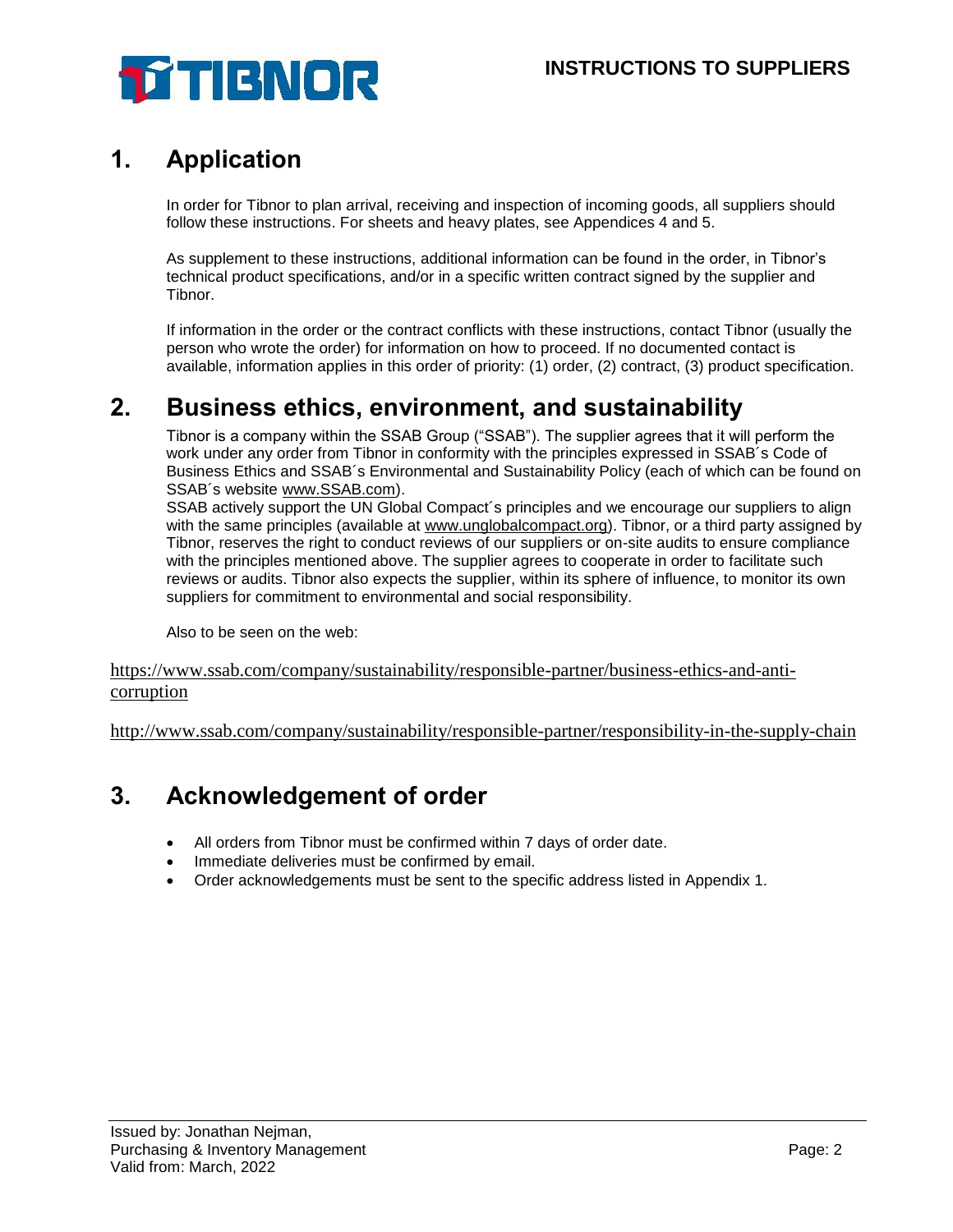

# <span id="page-3-0"></span>**4. Marking of goods**

Marking must be permanent and readable.

The label on goods must include:

- Tibnor's order number
- The supplier's name
- Material type/grade
- Material number
- **Dimensions**
- Quantity, weight gross/net
- Charge/heat number
- If the shipment contains several units of material, each unit must be labeled
- Color marking as recommended by Tibnor

The need for any additional marking is stated in our order.

### <span id="page-3-1"></span>**5. Notice of dispatch**

Dispatch notifications for all shipments to Tibnor must be sent by email no later than the day of shipment, or dispatch notices (via email) can be issued when goods are ready for collection. Contacts for dispatch advice notices are listed in Appendix 2 and contacts for information regarding material ready for collection are listed in Appendix 1.

The dispatch notice must contain:

- Supplier's name and reference number
- Tibnor's order number and ordered item's number
- Delivery address
- Type, dimensions
- Means of transport (registration number, name of ship and shipping date, container number, railroad car number)
- Name of transport company
- Quantity in pieces, kilograms, and/or meters
- Total number of packages
- Charge/heat number

Note! Dispatch of multiple railway wagons at the same time to Köping Norsa warehouse should be avoided as there is limited number of wagons per day that can be unloaded.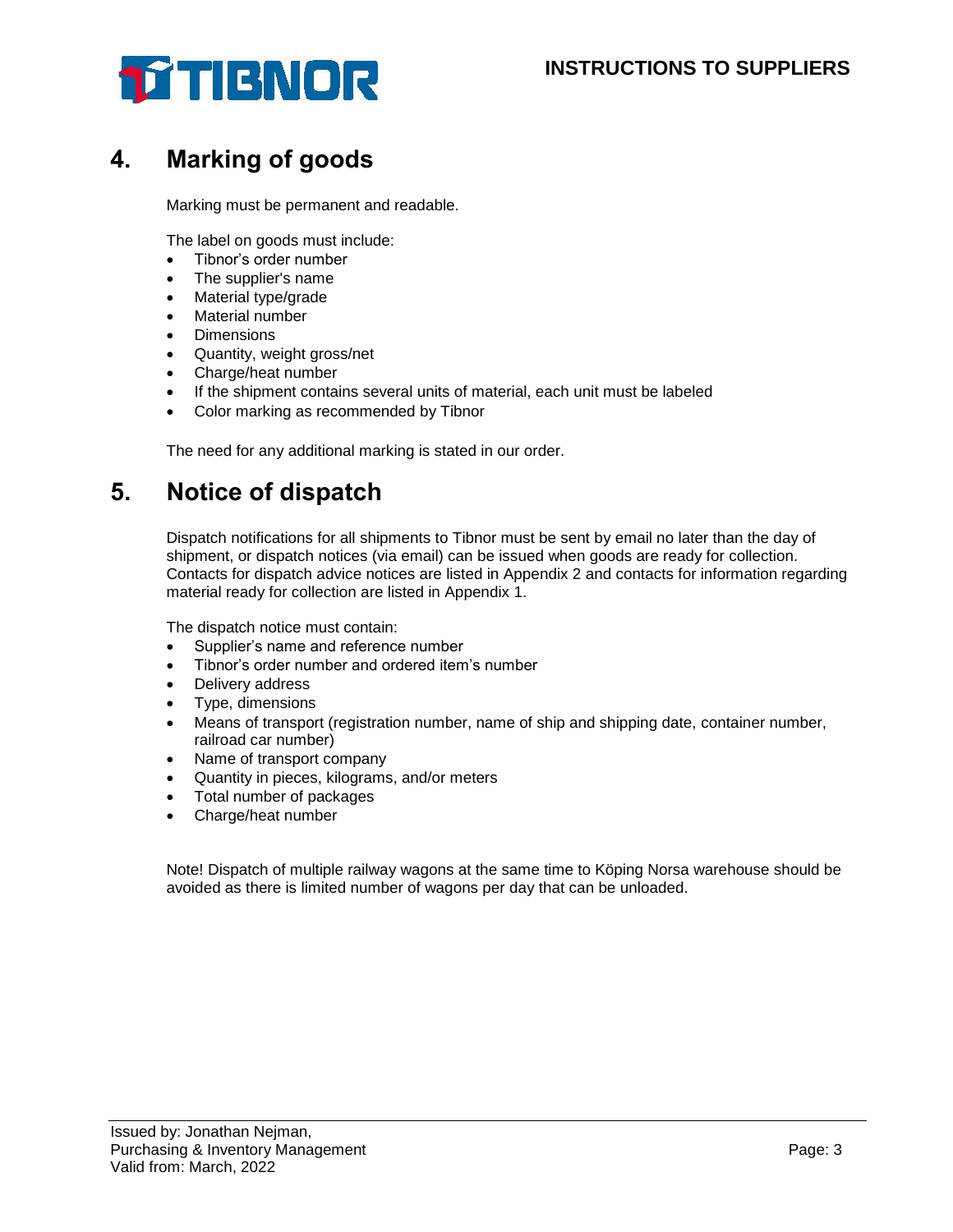

# <span id="page-4-0"></span>**6. Transport & Safety**

- Due to safety reasons ALL DRIVERS must wear long sleeves and long trouser (no shorts), reflective vest, safety shoes and helmet or safety protected hard-cap. Safety glasses is also required except for Köping-Norsa and Eskilstuna: All other safety instructions given by Tibnor staff on arrival and when unloading in the warehouse must also be followed. They must also be able to communicate in English or Swedish. All instructions to the drivers are given in English or Swedish and must be understood and followed.
- Opening hours for unloading at our stocks in Sweden, see table below. Trucks arriving later than below mentioned times may have to wait until the next morning. The reason for this is that the same equipment is used to unload trucks and to load trucks destined for customers. If a truck is delayed, you should contact the transport department so that disruptions can be minimized. Deliveries by train are not affected.

| Köping (Norsavägen 38, Norsa)        | Mon-Fri | $06.00 - 09.00$ <sup>*</sup> |
|--------------------------------------|---------|------------------------------|
| Köping (Nya Hamnvägen 20, Sjötullen) | Mon-Fri | 07.00-14.00                  |
| Eskilstuna                           | Mon-Fri | 07.30-14.00                  |
| Lanna                                | Mon-Thu | 07.00-14.30                  |
|                                      | Fri     | 07.00-11.00                  |

#### **Hours for unloading trucks (exceptions due to holidays may occur)**

\*) The time slot is for registration of the vehicle but unloading may be after 09.00

- The transport vehicle used must be weather-protected according to Tibnor's instructions and be adapted to the recipient's unloading facilities. For shipments to Norsa this means trucks must have removable tops that can be opened prior to unloading unless it is raining/snowing. No trucks with closed compartments are accepted. Unloading by front-end loader results in delays and extra costs.
- The goods must be placed on a minimum of three wooden strips with a minimum height of 70 mm so an overhead crane and straps can be used to unload. The size of the bundles should be approved by Tibnor. Bundles should only contain one dimension and material from one charge.
- The goods must be transported on even, horizontal supports to minimize the risk of damage.
- The speed limit is 10 km/h within Tibnor warehouse areas.
- Drivers must follow Tibnor's general safety regulations, including wearing safety vests. Instructions will be given to the driver upon arrival.
- The unloading sequence is planned by Tibnor's Shipping Department.
- Vehicles with hazardous materials.

The following restrictions apply to vehicles with hazardous materials arriving at Tibnor's facilities:

#### **Hazardous materials Classes 1–5**

Vehicle is allowed in the facility, but the part of the vehicle containing the hazardous material must not be opened.

#### **Hazardous materials Classes 6–9**

Vehicle is under no circumstances allowed in the facility.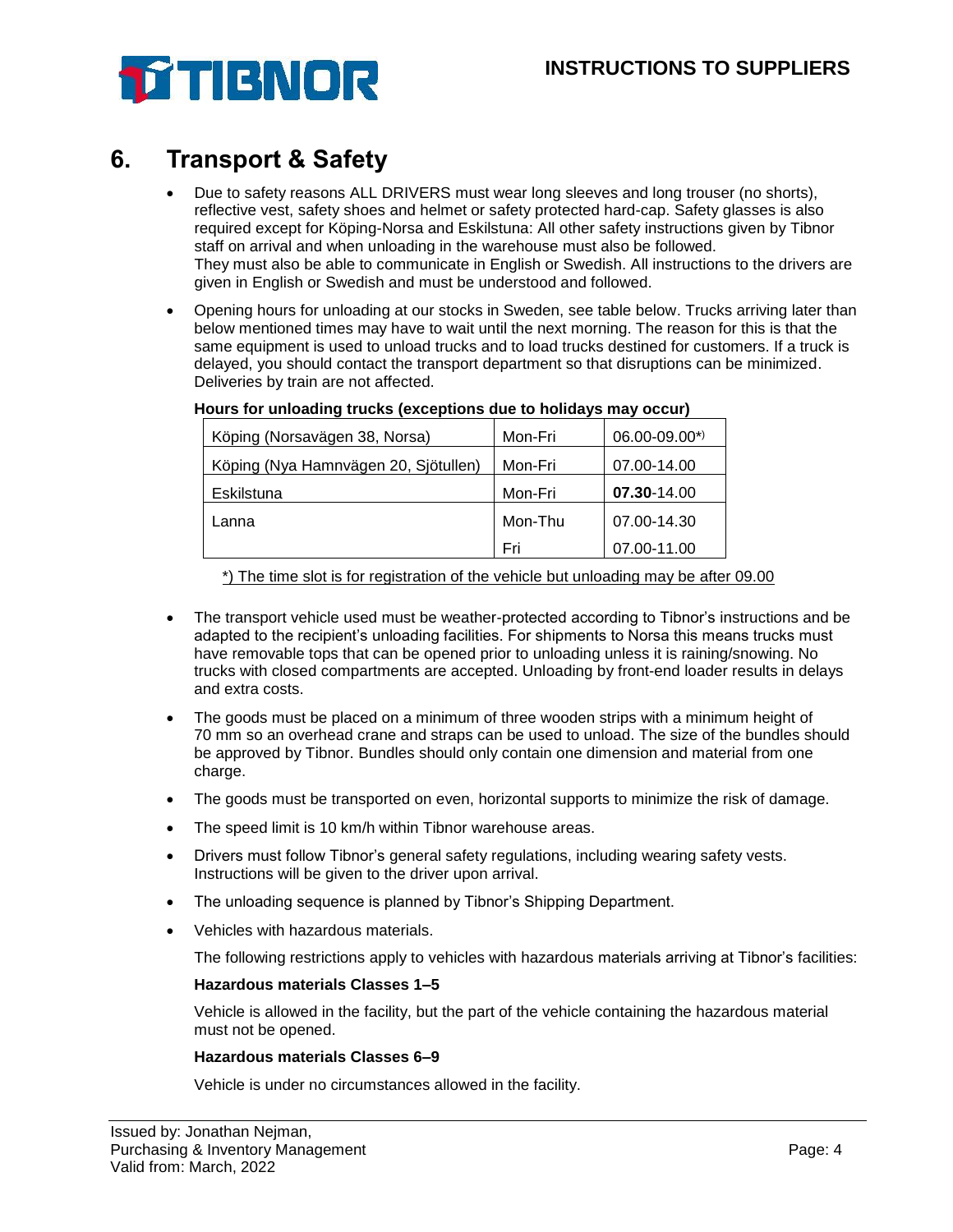

# <span id="page-5-0"></span>**7. Documentation – distribution**

The following documents must be sent on the dispatch day.

| <b>Document</b>                                                                                                                  |                          | Number of copies |  |
|----------------------------------------------------------------------------------------------------------------------------------|--------------------------|------------------|--|
| Sent to                                                                                                                          | <b>Shipping</b><br>agent | <b>Tibnor</b>    |  |
| Notice of dispatch, preferably in PDF format via email; see Appendix<br>2 for address                                            |                          |                  |  |
| Delivery notice (same info as notice of dispatch) must accompany all<br>shipments, including rail cargo                          |                          |                  |  |
| Certificate of origin (when applicable)                                                                                          |                          |                  |  |
| Single Administrative Document (SAD); applies to non-EU countries<br>(must accompany the goods)                                  |                          |                  |  |
| Material Certificate, preferably in PDF format via email; see<br>Appendix 3 for address                                          |                          |                  |  |
| Invoices from EU suppliers, preferably in PDF format via email; see<br>Appendix 1 for address. 1 invoice per file!               |                          |                  |  |
| Invoices from non-EU suppliers, preferably in PDF format via email;<br>see Appendix 1 for address to Tibnor. 1 invoice per file! |                          |                  |  |

The delivery is considered incomplete until all requested documentation has been received.

*For addresses, see Appendices 1, 2, and 3.*

### <span id="page-5-1"></span>**8. Invoices**

Invoices should be addressed to Tibnor AB as follows:

E-mail for invoices: [autoinvoiceSE@tibnor.com](mailto:autoinvoiceSE@tibnor.com) (Note! Only one invoice per PDF)

Email for reminders/statements and questions: [invoice@tibnor.com](mailto:invoice@tibnor.com)

Invoicing address by post Tibnor AB Box 600 169 26 Solna Sweden

Incomplete or incorrect invoices will be returned to the sender.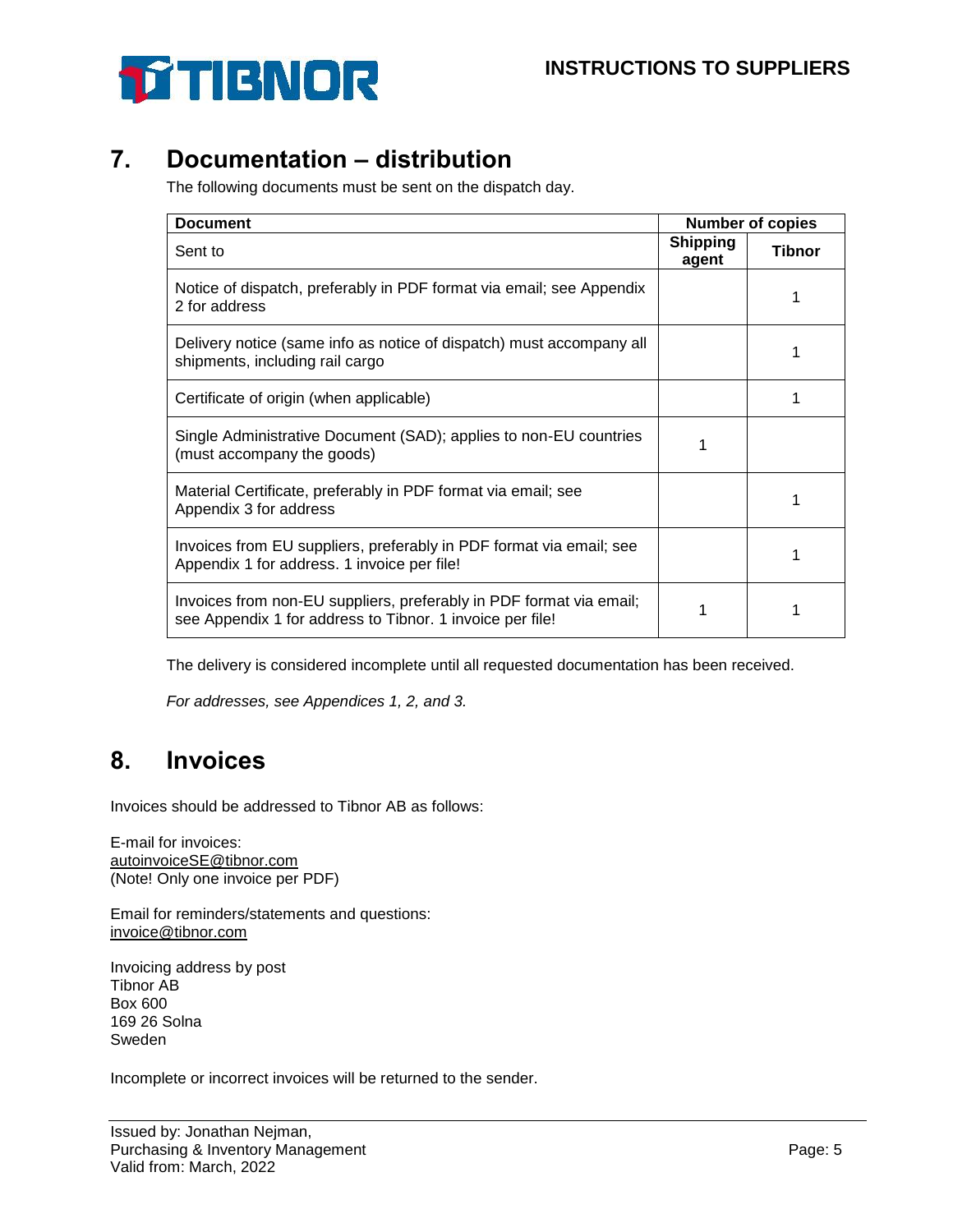

# **9. Deviations from orders, instructions, or contracts**

Tibnor must immediately be informed about any deviations from these instructions, our order, or signed contracts. Inform the person who placed the order.

## <span id="page-6-0"></span>**10. Claims handling**

If defects are found in delivered material, the supplier will be informed and must immediately confirm receipt of the message. The supplier must advise Tibnor of their action plan within five (5) working days of being informed of the problem.

## <span id="page-6-1"></span>**11. Updates to these instructions**

The most current version of these instructions is published at [https://www.tibnor.se/sv\\_SE/om-tibnor/leverantorsinformation](https://www.tibnor.se/sv_SE/om-tibnor/leverantorsinformation)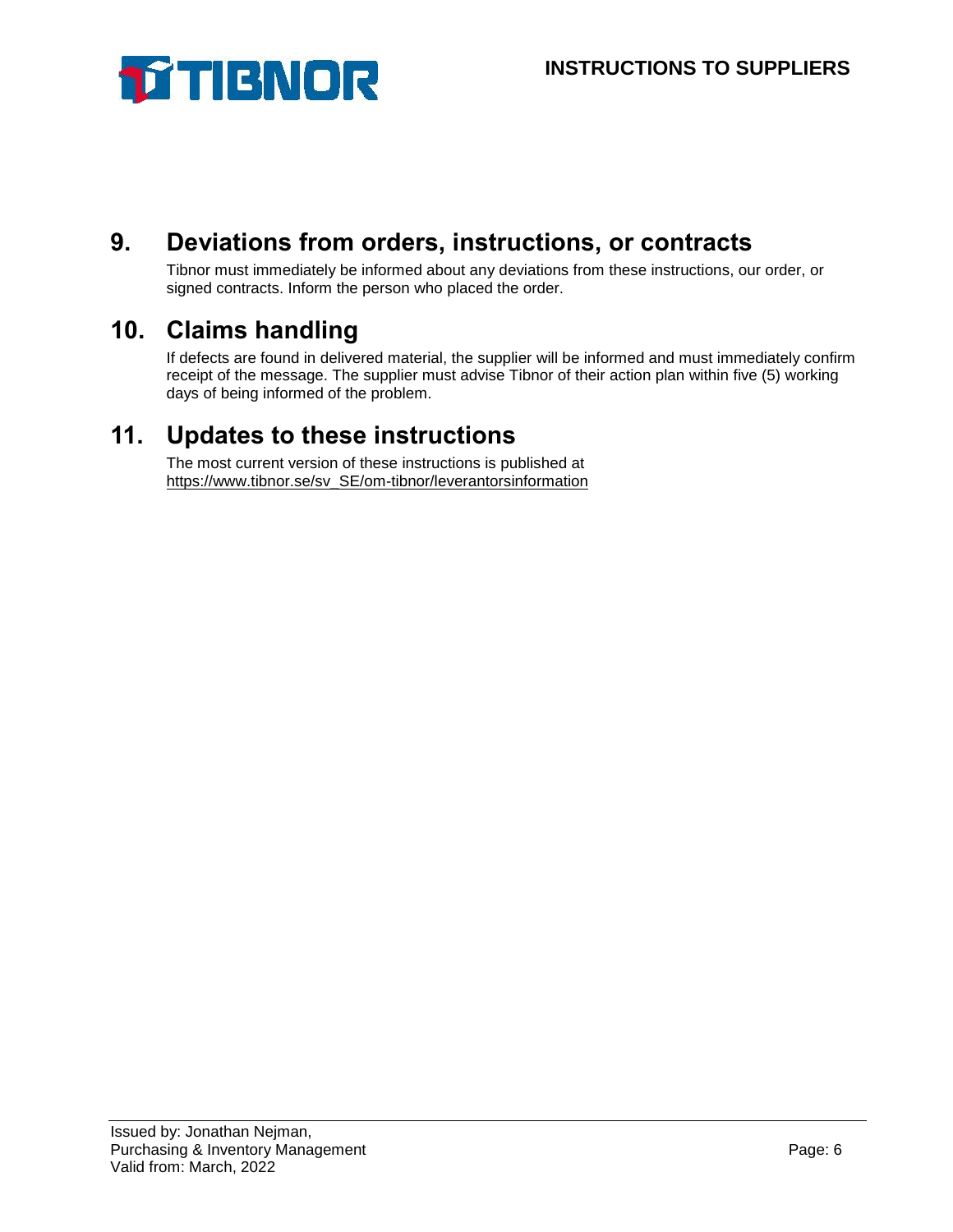

#### <span id="page-7-0"></span>**Appendix 1 – Addresses for order acknowledgements and, if applicable, information that material is ready for collection**

Order acknowledgements and information that material is ready for collection must be sent to different addresses depending on product category and type of business.

For orders intended for Tibnor AB Sweden **stocks – characterized by order numbers starting with 46 –** the main principle is that the person who issued the order is to receive the acknowledgement.

| <b>Product</b>                                                     | <b>Purchaser</b>            | <b>Email address</b>              |
|--------------------------------------------------------------------|-----------------------------|-----------------------------------|
| Merchant bar, beam, expanded<br>metal, stairs, rail                | <b>Susanne Lange - SE</b>   | susanne.lange@tibnor.com          |
| Heavy plates                                                       | Timo Tolonen - Fl           | timo.tolonen@tibnor.com           |
| Steel sheets, Rebar and mesh,<br>Castings                          | Jennie Olmkvist - SE        | jennie.olmkvist@tibnor.com        |
| Stainless materials                                                | Tiina Naakka - Fl           | tiina.naakka@tibnor.com           |
| Engineering steel - hollow bars,<br>alloyed bars, forged bars      | Jimmi Berg - SE             | jimmi.berg@tibnor.com             |
| Cold formed hollow sections<br>Tubes                               | Alexandra Lindén - SE       | alexandra.linden@tibnor.com       |
| Aluminum & Heavy metals<br>Hot formed hollow sections              | <b>Anders Nykvist - SE</b>  | anders.nykvist@tibnor.com         |
| Engineering steel - unalloyed,<br>ground, drawn. Chrom plated bars | <b>Carina Pedersen - DK</b> | carina.pedersen.dybdal@tibnor.com |

For orders intended for **direct deliveries to customers – characterized by order number starting with 47**

| <b>Product</b> | <b>Contact</b>             |
|----------------|----------------------------|
| All products   | See info in purchase order |

**Invoices** for all products must be sent as PDF by email to**: [autoinvoiceSE@tibnor.com](mailto:autoinvoiceSE@tibnor.com)**

If not possible by email, please send by mail to: Tibnor AB

Box 600 SE-169 26 SOLNA Sweden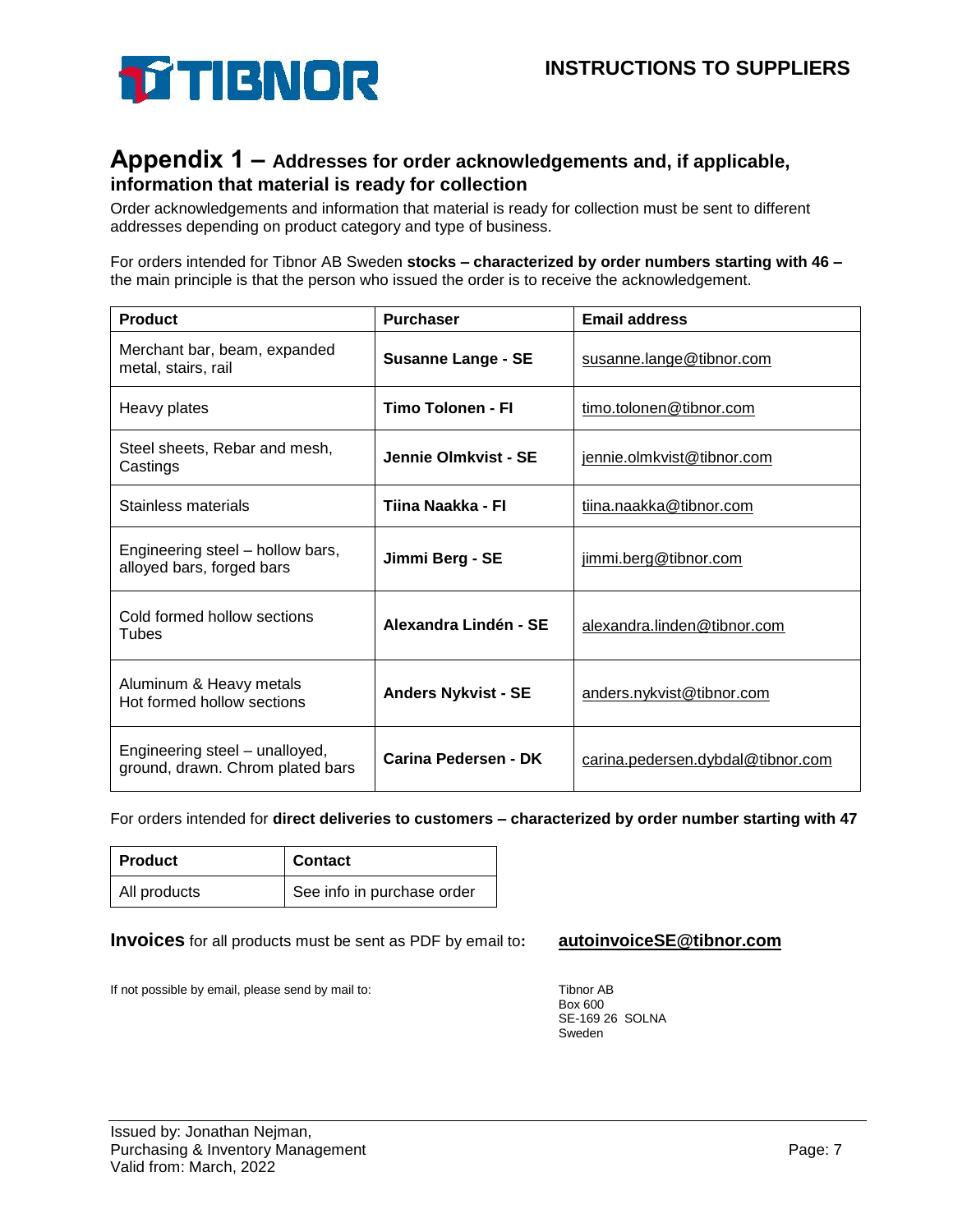

### <span id="page-8-0"></span>**Appendix 2 – Contacts for dispatch advice notices**

Dispatch advice notices must be sent to different contacts depending on product type and destination of shipment.

#### <span id="page-8-1"></span>**A. Deliveries to our warehouses**

#### <span id="page-8-2"></span>**Deliveries to the Köping warehouses – Dispatch advice to:**

| <b>Product</b> | <b>Email address</b> |
|----------------|----------------------|
| All products   | ext padm3@tibnor.com |

#### <span id="page-8-3"></span>**Deliveries to the Eskilstuna warehouse – Dispatch advice to:**

| <b>Product</b> | <b>Email address</b>            |
|----------------|---------------------------------|
| All products   | See reference in purchase order |

#### <span id="page-8-4"></span>**Deliveries to the Gothenburg warehouse – Dispatch advice to:**

| <b>Product</b> | <b>Email address</b>            |
|----------------|---------------------------------|
| Rebar and mesh | See reference in purchase order |

#### <span id="page-8-5"></span>**Deliveries to the Lanna warehouse – Dispatch advice to:**

| <b>Product</b> | <b>Email address</b>            |
|----------------|---------------------------------|
| All products   | See reference in purchase order |

### **B. Other deliveries (direct to end customers) – Dispatch advice to:**

| <b>Product</b> | <b>Contact</b>                          |
|----------------|-----------------------------------------|
| All products   | Same contact as for<br>acknowledgements |